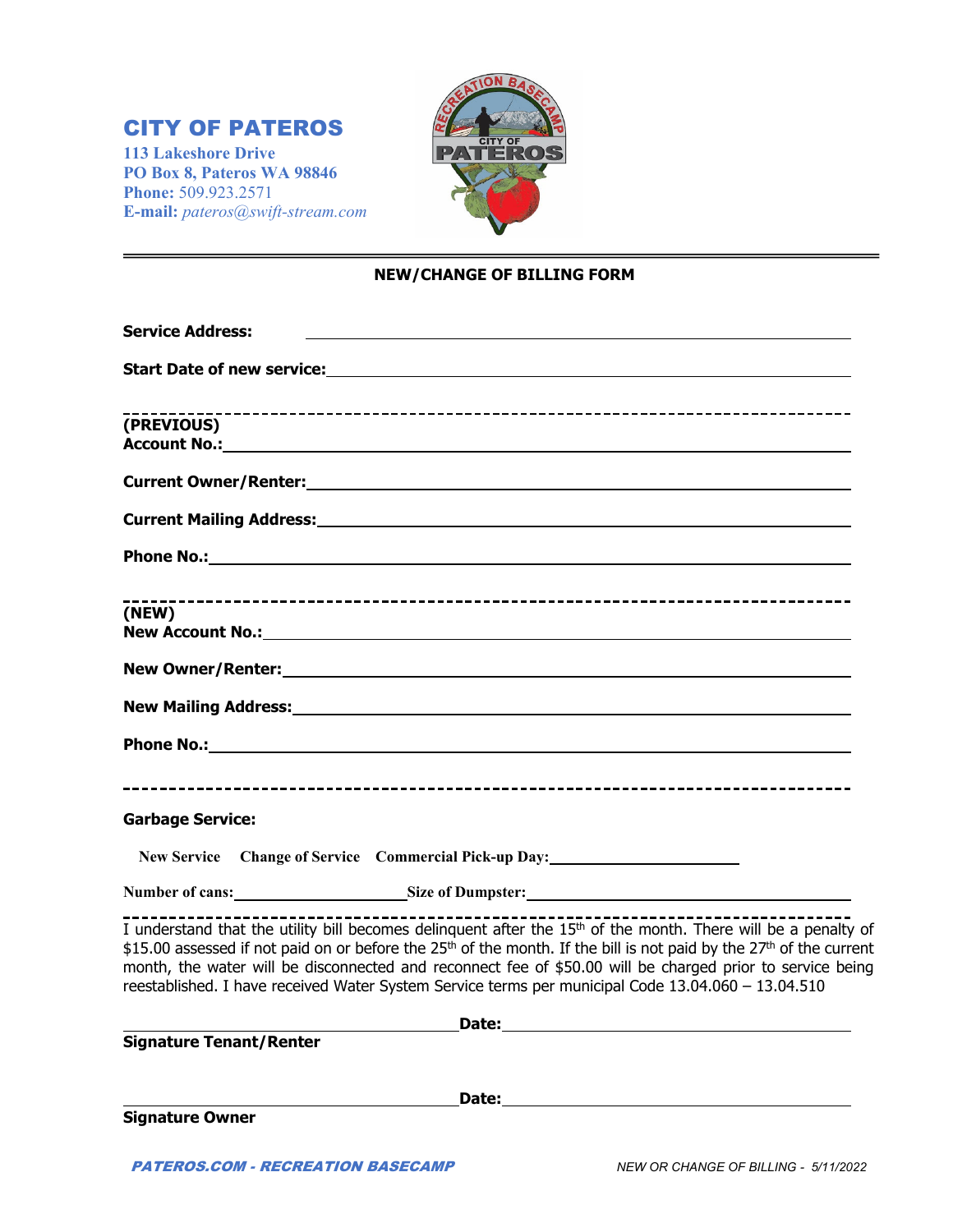## **PATEROS MUNICIPAL CODE FOR WATER SERVICE**

#### **13.04.460 Payment, responsibility and due date.**

A. Bills for water service shall be made each month for the month's service included in the last meter reading. Water bills are due fifteen (15) days after issuance for nondelinquent accounts.

B. All water user charges contained in utility billings from the city shall be the responsibility of the property owner for the purposes of liens which may be assessed by the city as provided by law. However, duplicate utility billings may be sent to tenants or residents of commercial or residential property under the following conditions, but not to relieve the property owner from liability for charges incurred:

1. Upon the request of the owner or tenant of the real property, billing may be sent to the tenant or to the agent of the owner; provided, that a current address of the owner of the real property is maintained with the city, which is the responsibility of the owner, and any changes in the residents or tenants of the property are made known to the city by the owner.

2. Such billing, when sent to the tenant or agent, will become the responsibility of the tenant or agent, as well as the property owner, and each can be held jointly and severally liable for such billing.

3. The owner and tenant, or agent, shall sign an application form giving their consents for the utility service to be billed as provided in this section, and giving the address of each. Copies of such forms shall be provided to both the owner of the real property and the tenant or the resident of the real property, and such form shall also contain notification of the right of hearing on termination of utilities.

### **13.04.470 Delinquency and service termination.**

In the event that service charges shall remain unpaid after the twenty-seventh day of the succeeding month that such charges were incurred, a termination notice shall be given informing all of those affected by the shutoff that termination of service shall occur no sooner than ten (10) days from the date of mailing of the notice of termination of service. Water service may be terminated when any portion of the service charge is unpaid and delinquent. A shutoff charge shall be added to any account shut off due to such delinquency.

A notice of hearing shall be included in any termination notice as required by Section 13.04.480. In those cases where billing is sent to a tenant, and not a property owner, the termination notice shall be sent to the property owner as well as the tenant. If a hearing is requested within five business days of mailing the notice, a hearing shall be arranged in accordance with Section 13.04.490. Service shall not be terminated until after the date of any hearing.

Accounts with a balance of over fifteen (15) days shall be charged a delinquent fee as specified in the city's adopted fee schedule. In bona fide hardship cases, this fee may be waived by the city council upon written request made. (Ord. 710

#### **13.04.480 Termination notice—Form and service.**

A. Prior to termination of a customer's water utility service for nonpayment, notice shall be given to the customer substantially in the following format:

## **NOTICE**

Your city water service will be terminated unless all amounts not disputed are paid.

If you dispute any amounts due, you may request an informal hearing with the Mayor and City Clerk/Treasurer by visiting, phoning or writing: City of Pateros, PO Box 8, Pateros, WA 98846, phone number 923-2571. This office is open every business day from 8:00 a.m. to 5:00 p.m.

To avoid service termination, your request for a hearing must be received by the City within five (5) business days of this notice. Further, you may be eligible to enter into an agreed program to pay off any amount that is delinquent by phoning or writing the above-stated telephone number or address.

## CITY OF PATEROS

B. This notice may be mailed or personally delivered at the service address as shown in the files of the utility department. The notice shall be given no less than ten (10) days prior to termination of water services.